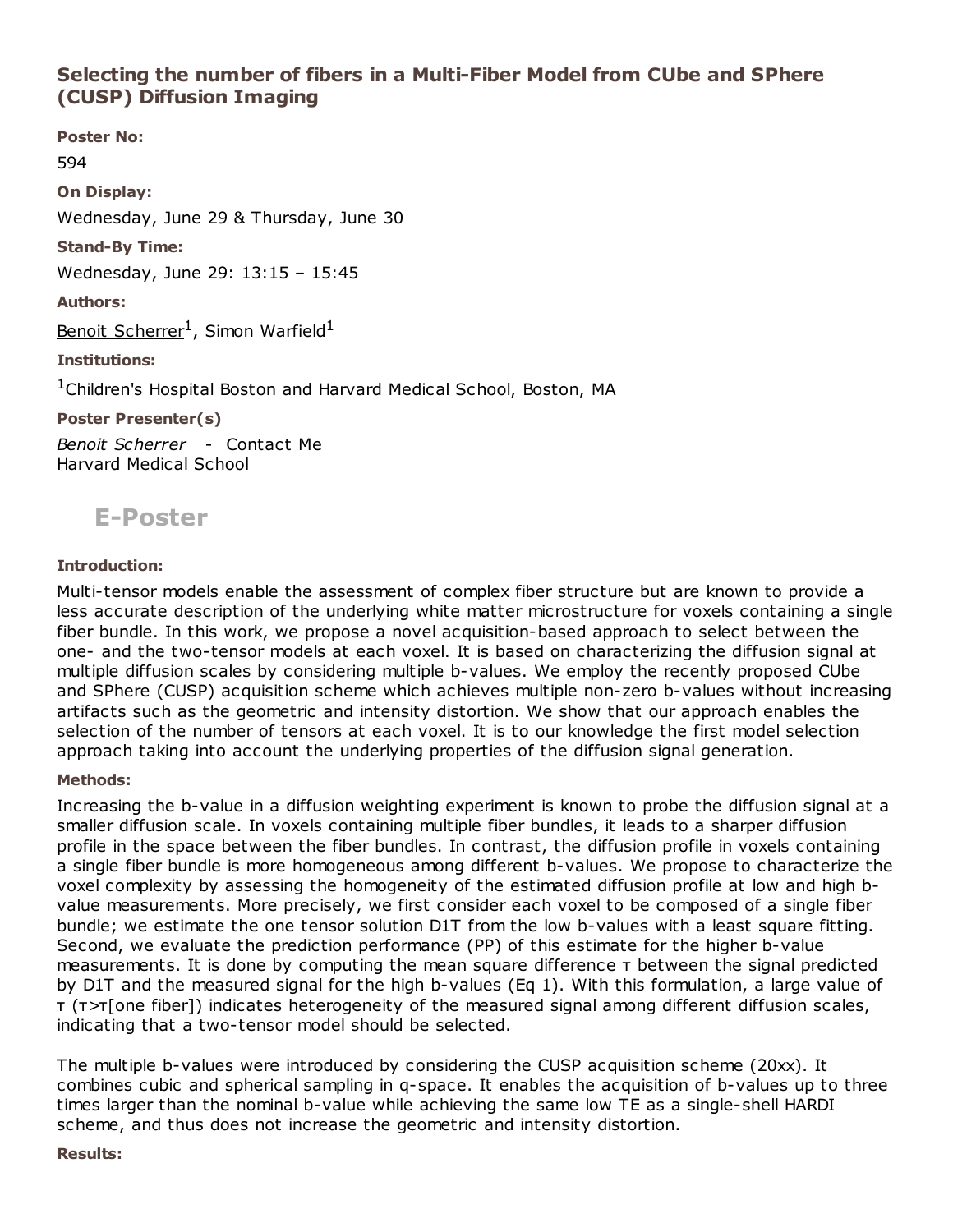We evaluated our novel CUSP-based MOdel SElection (CUSP-MOSE) on clinical data (35 DWI). τ[one fiber] was determined by averaging the PP in the body of the corpus callosum, primarily composed of single fiber bundles. The tensors were estimated with CUSP-MFM (20xx). Fig1 shows the voxels where two fibers were detected by CUSP-MOSE and shows the resulting multi-tensor field. It shows consistent results with the known brain anatomy. Fig2 compares tractography results when using a single-fiber model and the combination of CUSP-MOSE and CUSP-MFM. CUSP-MOSE+MFM better represents the true brain connectivity, particularly the fiber bundle tips.

## Conclusions:

Previous model selection approaches were based on analyzing the diffusion data without taking into account the properties of the signal generation: (2002a) compares the spherical harmonic expansion of the ADC truncated at different orders; (2005a) performs Bayesian model selection which involves fitting every candidate model; (2007a) used a Bayesian Automatic Relevance Determination (ARD) approach which starts with the more complex model and gradually prune the unnecessary variables. In contrast, with CUSP-MOSE, we demonstrated that assessing the homogeneity of the diffusion signal among multiple diffusion scales provides information about the voxel microstructural complexity. Consequently, the use of multiple b-values, which is required to fully estimate multitensor models (2010a), can also be employed for the model selection. Future works will include a detailed evaluation and comparison of various model selection approaches including CUSP-MOSE.

### Modeling and Analysis Methods

Diffusion MRI Modeling and Analysis

$$
\tau = \frac{1}{\#H} \sum_{k/b_k \in H} \left[ S_0 e^{-b_k \mathbf{g}_k^T \mathbf{D}_{1T} \mathbf{g}_k} - \mathbf{y}_k \right]^2 \quad (\text{Eq 1})
$$

H: Set of high b-values, #H: Number of high b-values

S0: Signal with no diffusion gradient applied

gk: gradient direction associated with the b-value bk

yk: measured signal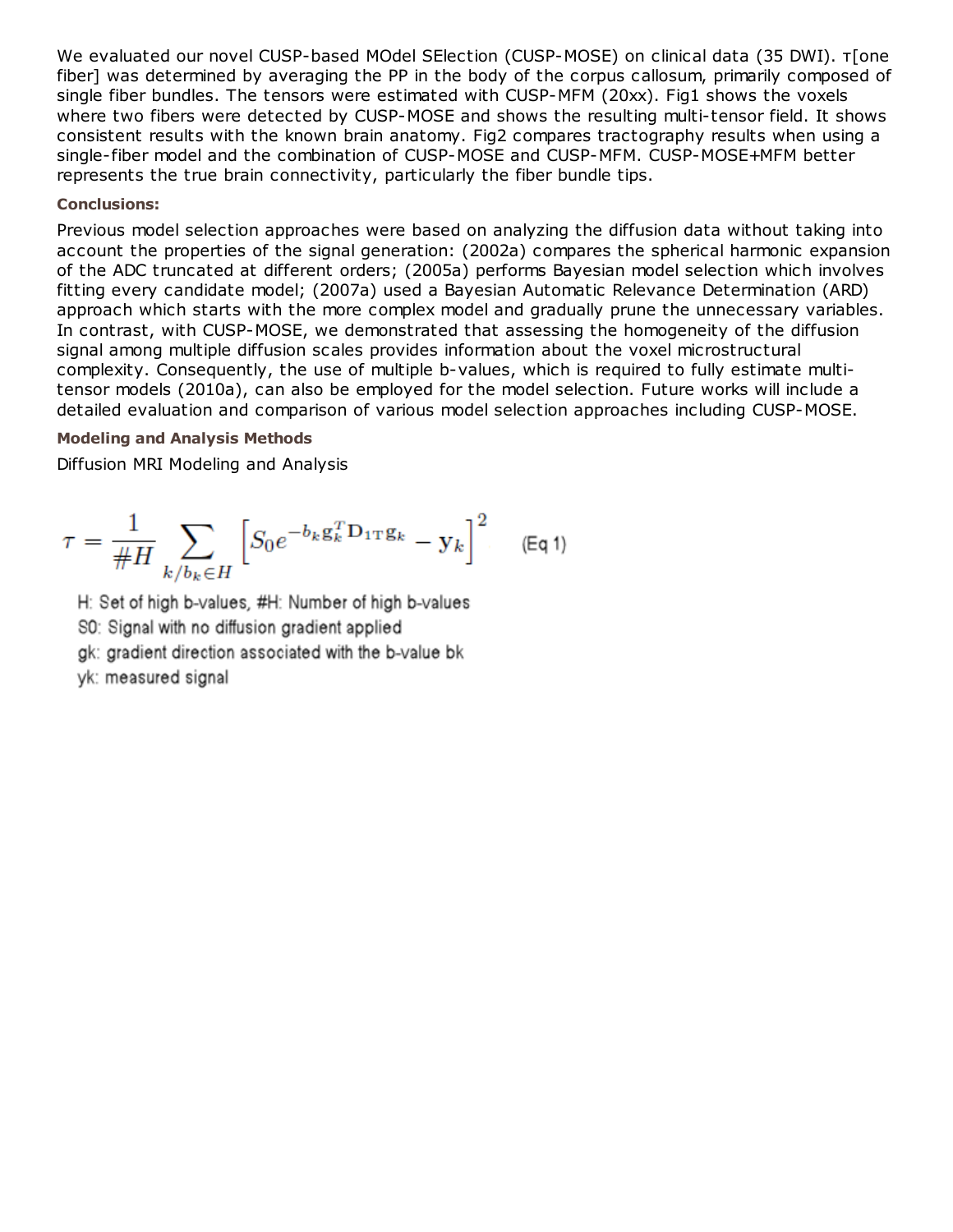